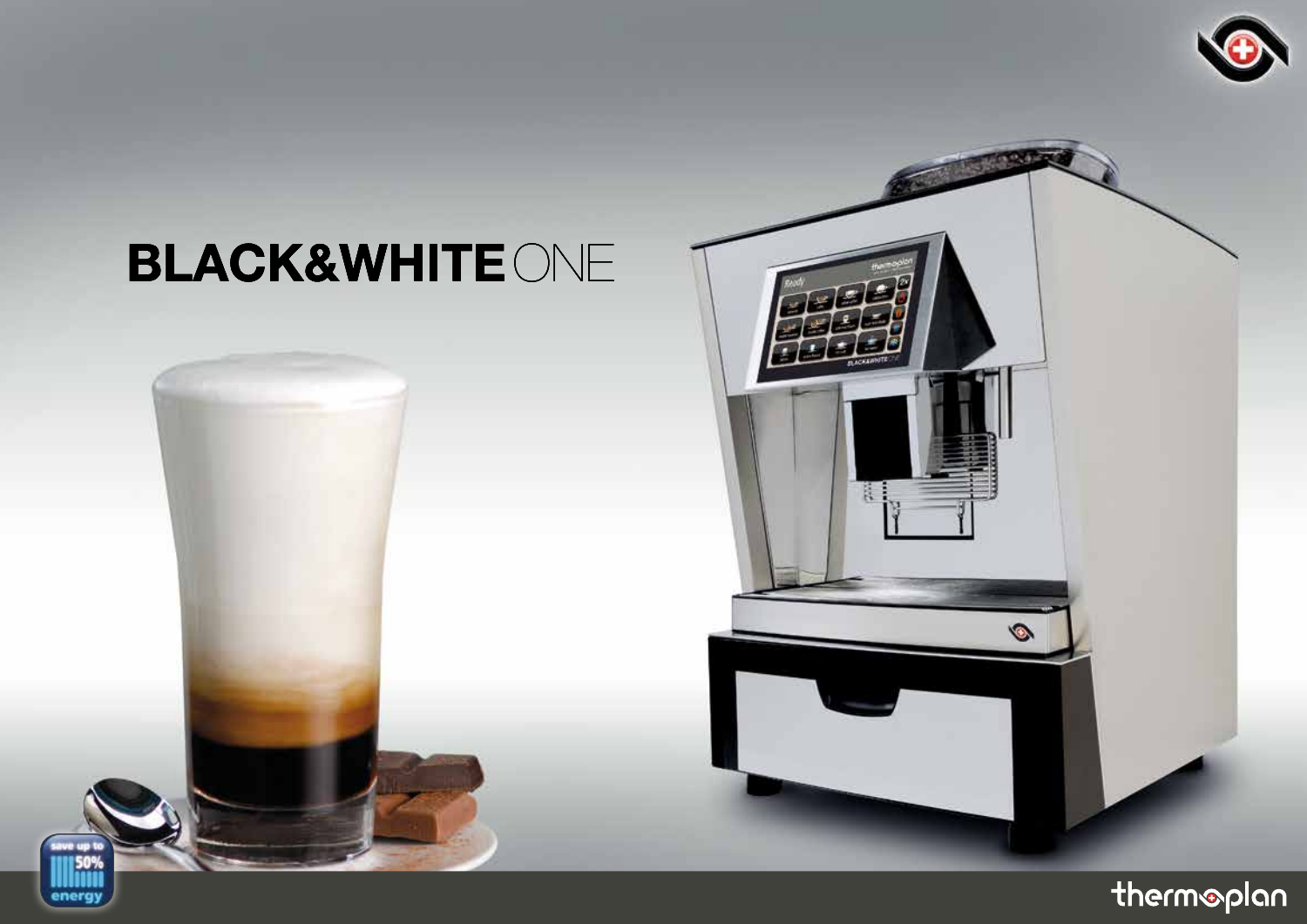

## Perfection down to the last detail

BLACK&WHITE ONE unites impressive product versatility and high quality components into one unique, compact machine.

- Durable aluminium grinder with hardened steel burrs
- **PEAK brew chamber**
- Robust stainless steel front
- POD system for coffee pods
- Automatic cleaning program
- Color touchscreen with 7" display
- Milk solution with integrated cooling unit in the base (CTM-RF)

## Efficient and environmentally friendly

With the "energy save" technology developed by Thermoplan you reduce operating costs while at the same time conserving resources and preserving the environment. Sustainability, which also pays out financially!





| Capacities:<br>(products / h) | 180 espressi / 140 coffee / 18ltr hot water<br>120 cappuccino / 120 lattino / 60 pods |
|-------------------------------|---------------------------------------------------------------------------------------|
| Connection:                   | 230V / 50-60Hz / 2800W / 13A                                                          |
| Dimensions:                   | 420x520x510mm (W/D/H)                                                                 |
| Weight:                       | 79KG                                                                                  |

| Capacities:<br>(products / h) | 180 espressi / 140 coffee / 18ltr hot water<br>120 cappuccino / 120 lattino / 60 pods |
|-------------------------------|---------------------------------------------------------------------------------------|
| Connection:                   | 230V / 50-60Hz / 2800W / 13A                                                          |
| Dimensions:                   | 420x520x660mm (W/D/H)                                                                 |
| Weight:                       | 43KG.                                                                                 |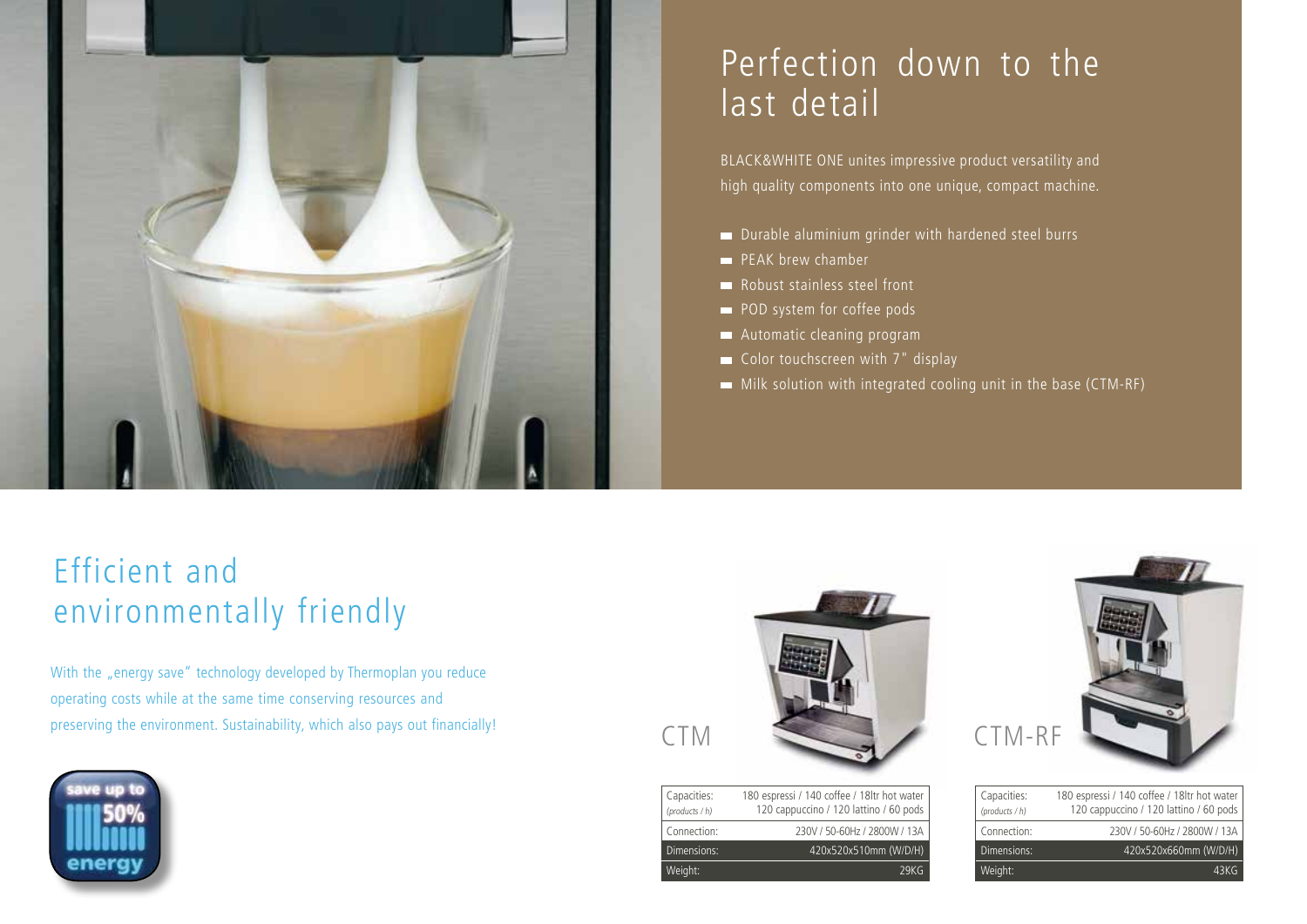# **Operation**

The BLACK&WHITE ONE operating concept has a highly user friendly design. All products and functions are accessed via the large surface touchscreen.

The product selection keys are flexible to be coordinated to your individual needs. The product configuration and description are adjusted using the intuitive user interface.

You can use the 7" display to send your customers advertising slogans, as the screensaver renders a variety of images or logos.



# Milk solution

The milk solution integrated in the BLACK&WHITE ONE turns coffee into delicious specialties with hot or cold milk foam.

The milk is stored in a cooling unit in the base and gets heated up within seconds with the patented "Wendelsystem".



Intuitive operation via touchscreen



## POD system

This flap mechanism makes it possible for BLACK&WHITE ONE to work with all popular coffee pods. Caffeine free or special blend - you satisfy your customer's every wish!

Cleaning is also activated using this feature. Simply insert the cleaning tablet and start the automatic cleaning program.